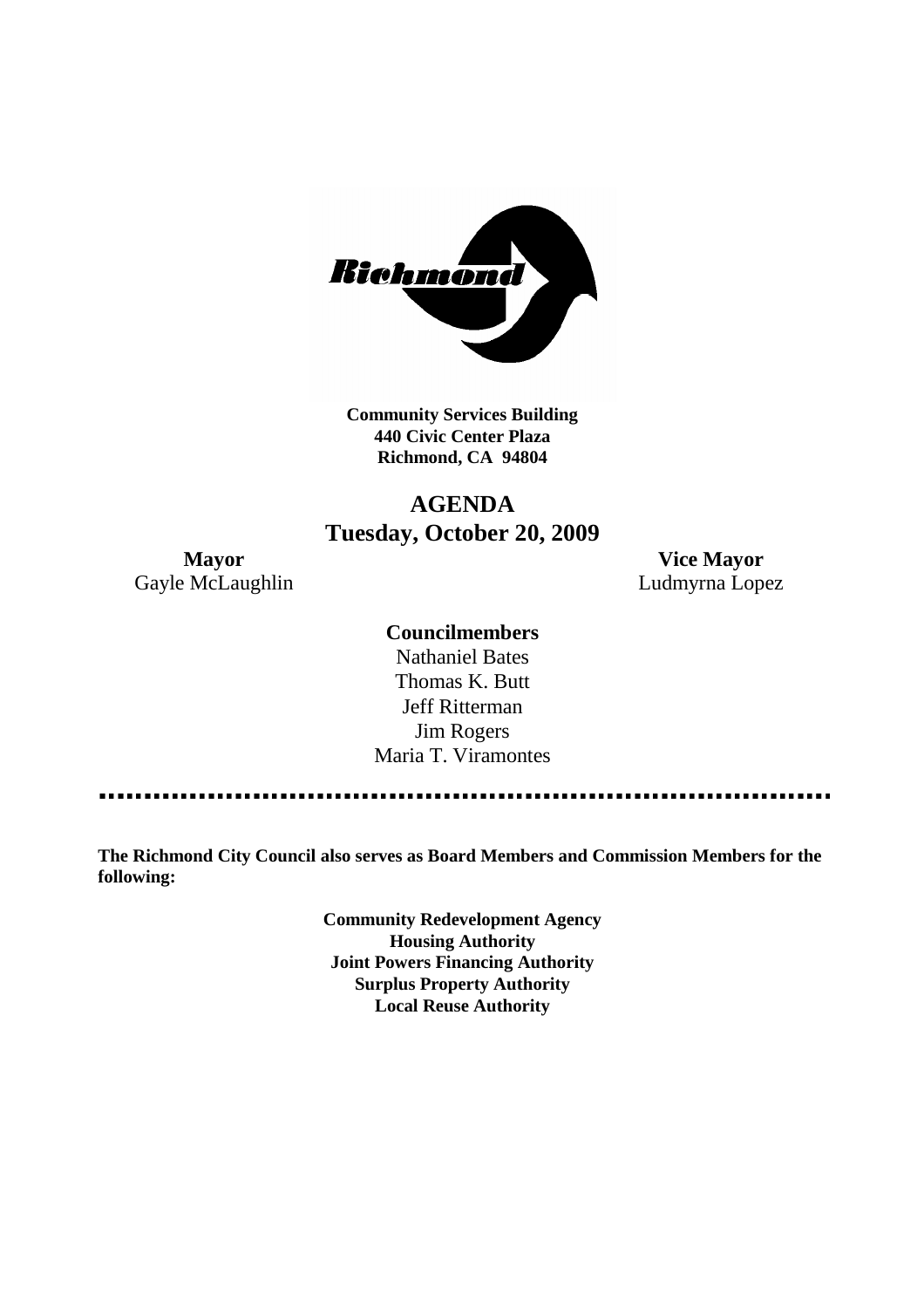# **MEETING PROCEDURES**

The City of Richmond encourages community participation at its City Council meetings and has established procedures that are intended to accommodate public input in a timely and time-sensitive way. As a courtesy to all members of the public who wish to participate in City Council meetings, please observe the following procedures:

**PUBLIC COMMENT ON AGENDA ITEMS:** Anyone who desires to address the City Council on items appearing on the agenda must complete and file a pink speaker's card with the City Clerk **prior** to the City Council's consideration of the item. Once the City Clerk has announced the item and discussion has commenced, no person shall be permitted to speak on the item other than those persons who have submitted their names to the City Clerk. Your name will be called when the item is announced for discussion. **Each speaker will be allowed TWO (2) MINUTES to address the City Council on NON-PUBLIC HEARING items listed on the agenda.**

**OPEN FORUM FOR PUBLIC COMMENT:** Individuals who would like to address the City Council on matters not listed on the agenda or on **Presentations, Proclamations and Commendations, Report from the City Attorney, or Reports of Officers** may do so under Open Forum. All speakers must complete and file a pink speaker's card with the City Clerk **prior** to the commencement of Open Forum. **The amount of time allotted to individual speakers shall be determined based on the number of persons requesting to speak during this item. The time allocation for each speaker will be as follows: 15 or fewer speakers, a maximum of 2 minutes; 16 to 24 speakers, a maximum of 1 and one-half minutes; and 25 or more speakers, a maximum of 1 minute.**

### **SPEAKERS ARE REQUESTED TO OCCUPY THE RESERVED SEATS IN THE FRONT ROW BEHIND THE SPEAKER'S PODIUM AS THEIR NAME IS ANNOUNCED BY THE CITY CLERK.**

**CONSENT CALENDAR:** Consent Calendar items are considered routine and will be enacted, approved or adopted by one motion unless a request for removal for discussion or explanation is received from the audience or the City Council. A member of the audience requesting to remove an item from the Consent Calendar must complete and file a speaker's card with the City Clerk **prior to the City Council's consideration of Item C, Agenda Review.** An item removed from the Consent Calendar may be placed anywhere on the agenda following the City Council's agenda review.

*The City Council's adopted Rules of Procedure recognize that debate on policy is healthy; debate on personalities is not. The Chairperson has the right and obligation to cut off discussion that is too personal, too loud, or too crude.*

**\*\*\*\*\*\*\*\*\*\*\*\*\*\*\*\*\*\*\*\*\*\*\*\*\*\*\*\*\*\*\*\*\*\*\*\*\*\*\*\*\*\*\*\*\*\*\*\*\*\*\*\*\*\*\*\*\*\***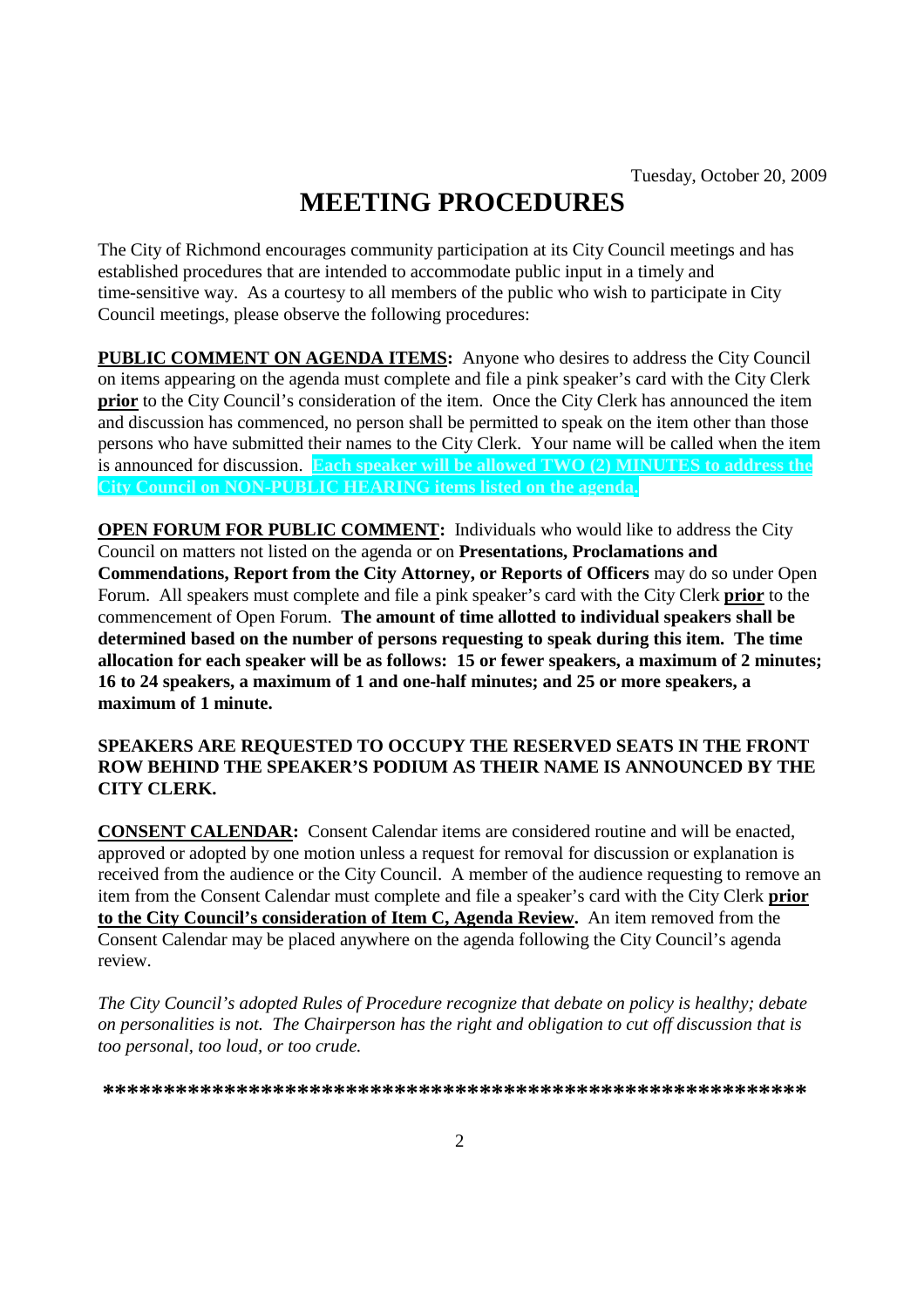## **EVENING OPEN SESSION**

5:00 p.m.

## **A. ROLL CALL**

## **B. PUBLIC COMMENT**

#### **C. ADJOURN TO CLOSED SESSION**

## **CLOSED SESSION**

Shimada Room of the Community Services Building

#### **A. CITY COUNCIL**

**A-1.** LIABILITY CLAIMS - PENDING LITIGATION (Government Code Section 54956.9):

Robert and Rosalia McMasters vs. City of Richmond

Betty Carter vs. City of Richmond

**A-2.** CONFERENCE WITH LEGAL COUNSEL - EXISTING LITIGATION (Subdivision [a] of Government Code Section 54956.9):

Hillary Diamond vs. City of Richmond

Booker vs. City of Richmond

Jenkins vs. City of Richmond

Citizens for Eastshore Parks vs. City of Richmond

**A-3.** CONFERENCE WITH LEGAL COUNSEL - ANTICIPATED LITIGATION (Significant exposure to litigation pursuant to Subdivision (b) of Government Code Section 54956.9):

One Case

**A-4.** CONFERENCE WITH LEGAL COUNSEL - ANTICIPATED LITIGATION (Initiation of litigation pursuant to Subdivision (c) of Government Code Section 54956.9):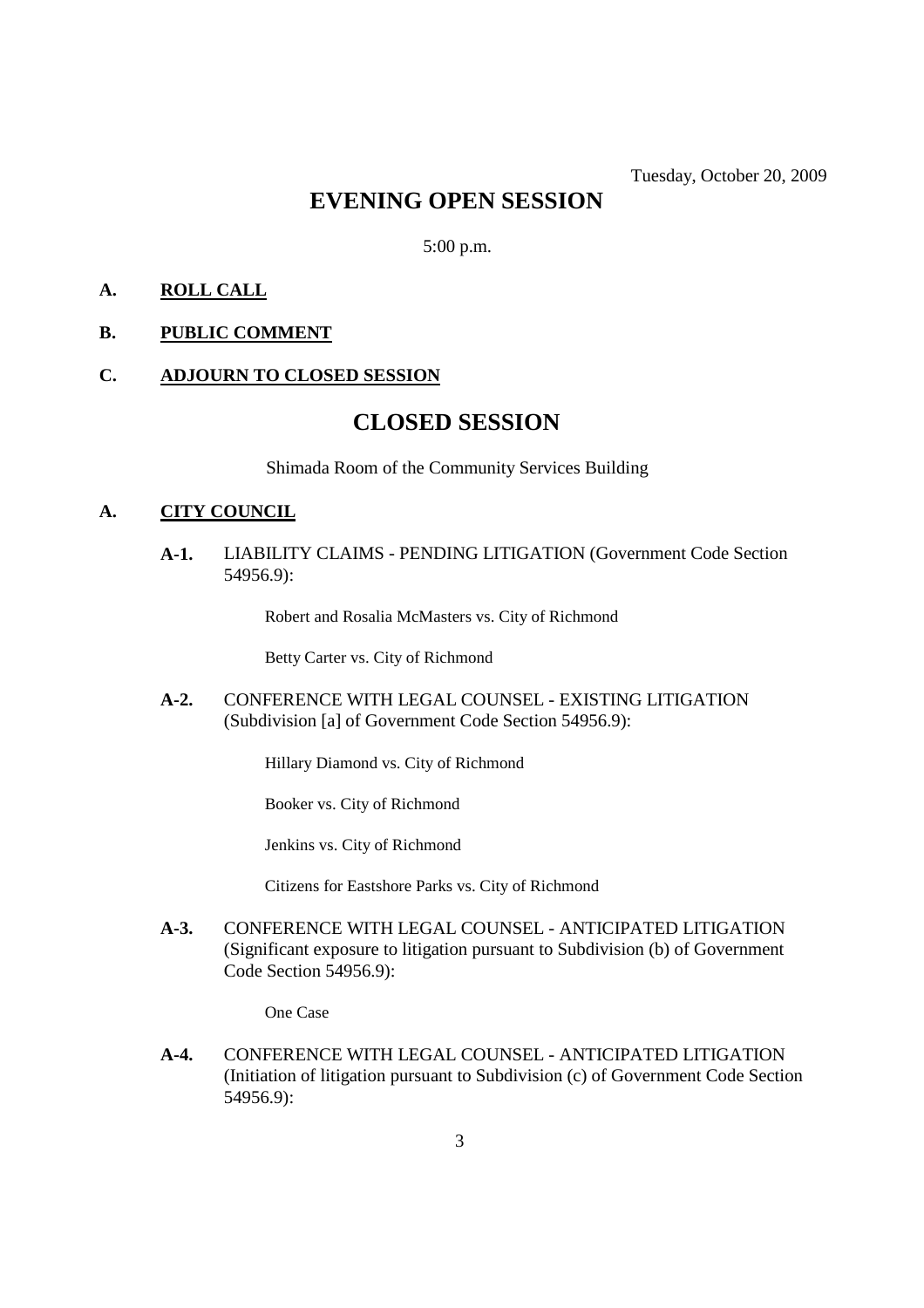Tuesday, October 20, 2009

Two Cases

### **A-5.** CONFERENCE WITH REAL PROPERTY NEGOTIATOR (Government Code Section 54956.8):

Property: Point Molate (site of former Naval Shipyard Depot)Agency Negotiator: Bill Lindsay and Janet SchneiderNegotiating Party: Upstream Point Molate LLCUnder Negotiation: Price and Terms of Payment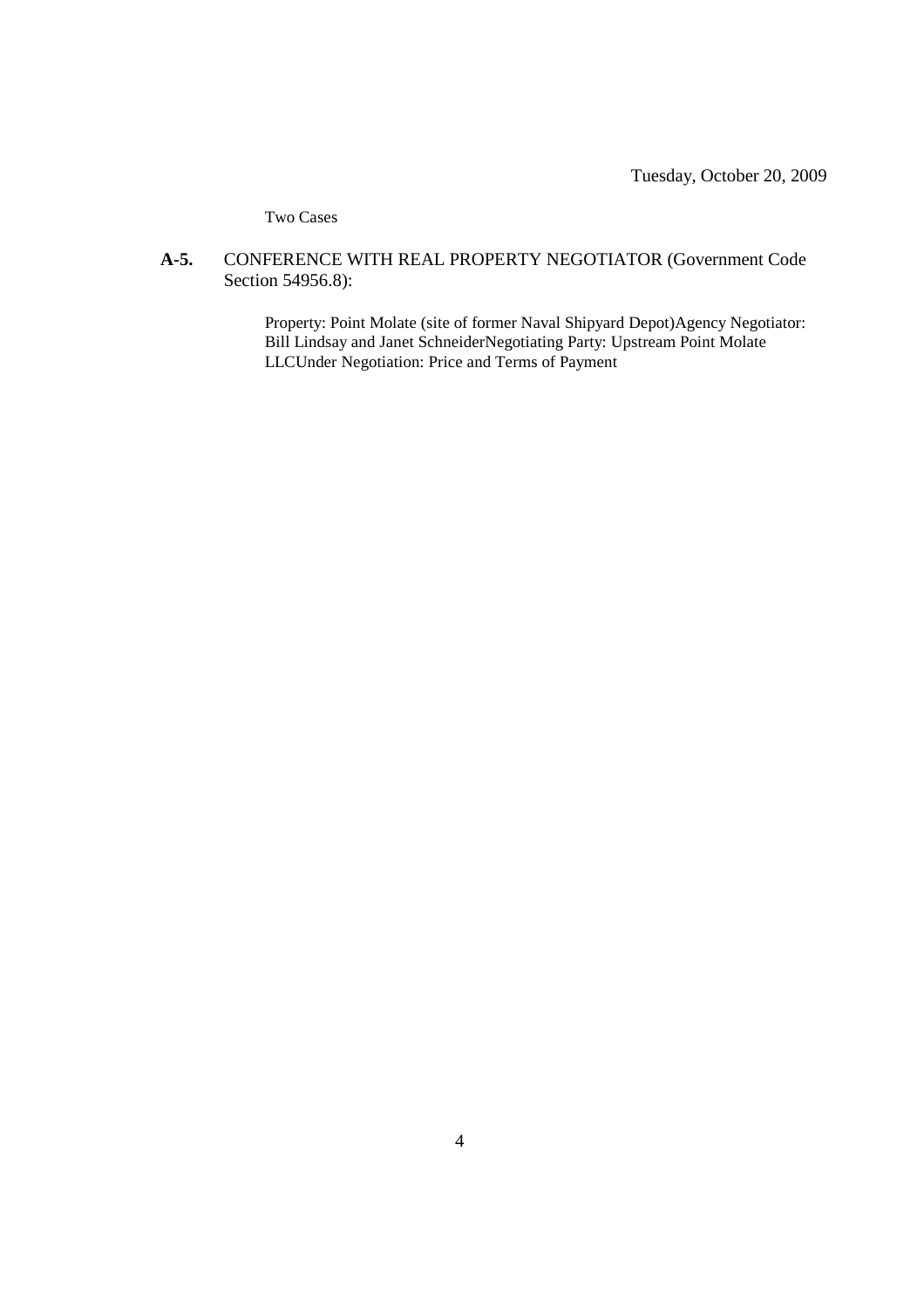## **SPECIAL JOINT MEETING OF THE RICHMOND JOINT POWERS FINANCING AUTHORITY/RICHMOND CITY COUNCIL**

6:20 p.m.

#### **PLEDGE TO THE FLAG**

### **A. ROLL CALL**

#### **B. STATEMENT OF CONFLICT OF INTEREST**

#### **C. CONSENT CALENDAR**

**C-1.** ADOPT the following resolutions: (1) a resolution of the City Council approving the issuance by the Richmond Joint Powers Financing Authority Lease Revenue Bonds (Civic Center Project), Series 2009; in an amount not to exceed \$105,000,000 of its aggregate principal amount authorizing the forms of and directing the execution and delivery of a site lease amendment, a facility lease amendment, a bond purchase agreement, a continuing disclosure agreement, and an official statement; authorizing a lease financing with the Richmond Joint Powers Financing Authority; and approving the taking of all necessary actions in connection therewith; and (2) a resolution of the Richmond Joint Powers Financing Authority authorizing the issuance, sale and delivery of its Lease Revenue Bonds (Civic Center Project), Series 2009; in an amount not to exceed \$105,000,000, approving the forms of and authorizing execution and delivery of a first supplemental indenture, a site lease amendment, a bond purchase agreement, and an official statement, and authorizing the taking of all necessary actions relating to the issuance of the bonds. (This item was reviewed by the Finance Committee at its October 2, 2009 meeting, and is recommended for Council approval.) - Finance Department (James Goins 620-6740).

#### **D. ADJOURNMENT**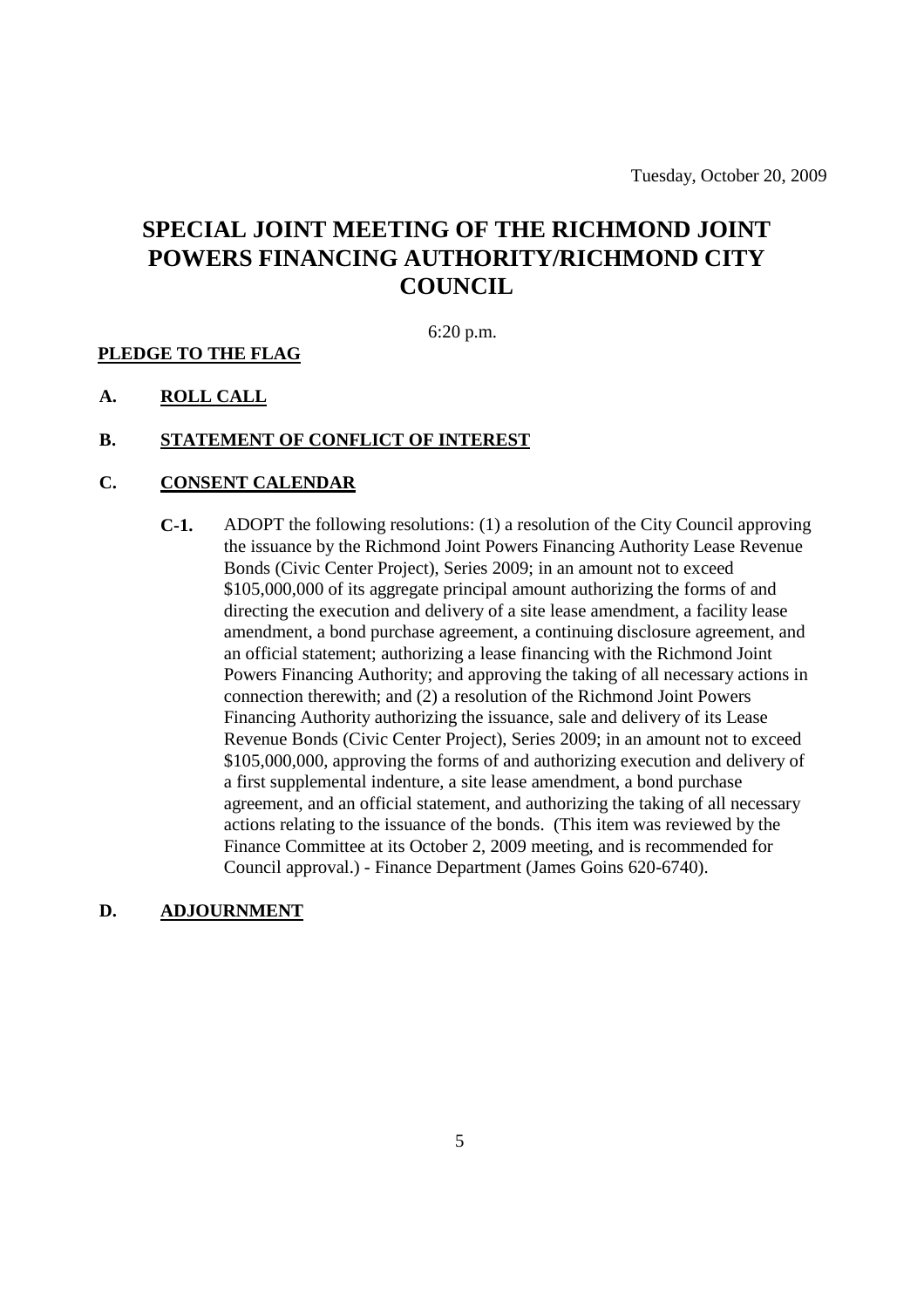## **JOINT MEETING OF THE RICHMOND REDEVELOPMENT AGENCY/CITY COUNCIL**

#### 6:30 p.m.

#### **A. ROLL CALL**

### **B. OPEN FORUM FOR PUBLIC COMMENT**

- **C. STATEMENT OF CONFLICT OF INTEREST**
- **D. AGENDA REVIEW**

#### **E. PRESENTATIONS, PROCLAMATIONS, AND COMMENDATIONS**

- **E-1.** Proclamation recognizing the launching of 510ARTS and the East Bay Cultural Corridor - Mayor McLaughlin (620-6503).
- **E-2.** Proclamation recognizing October as Arts and Humanities Month Mayor McLaughlin (620-6503).
- **E-3.** APPROVE a proclamation commemorating the third Wednesday in October as the Official Arbor Day in the City of Richmond, and recognizing October 21st as the city's official Arbor Day for 2009 - Public Works Department (Yader A. Bermudez 231-3009).
- **E-4.** Proclamation recognizing Fire Prevention in the month of October Mayor McLaughlin (620-6503).

#### **F. REDEVELOPMENT AGENCY BOARD CONSENT CALENDAR**

**F-1.** ADOPT resolutions authorizing the executive director and city manager to execute a contract with BKF Engineers in an amount not to exceed \$2,699,690, and a Master Cooperative Agreement with the Contra Costa Transportation Authority to access \$2,700,000 in Measure J funding, for the design and engineering of the Marina Bay Parkway Grade Separation Project. (This item was reviewed and recommended for approval by the Finance Committee at its October 2, 2009, meeting.) - Richmond Community Redevelopment Agency (Steve Duran/Alan Wolken 307-8140).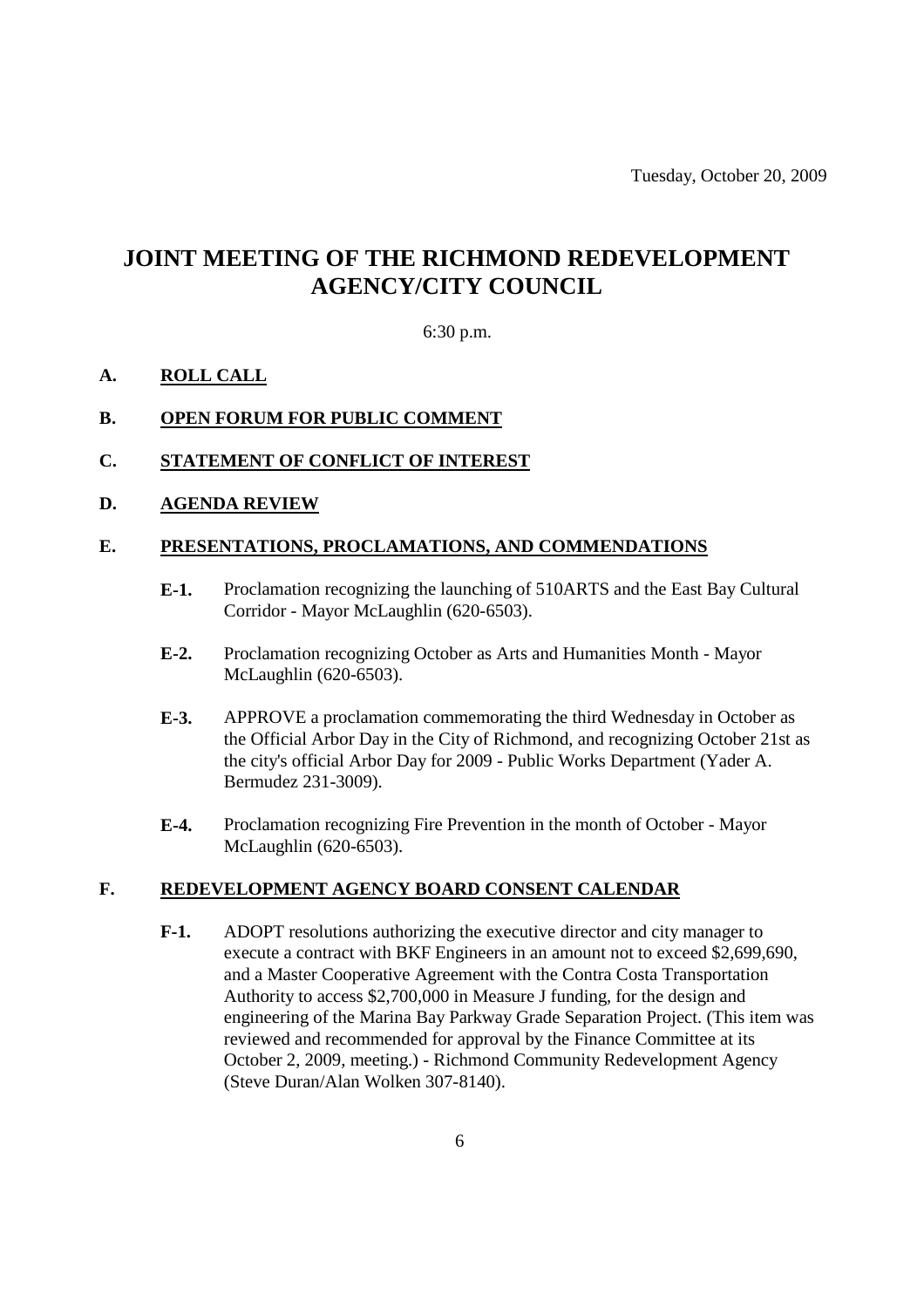- **F-2.** ADOPT a resolution authorizing the executive director to negotiate and enter into all documents necessary to increase the Richmond Community Redevelopment Agency (RCRA) loan to Carquinez Associates, LP for the rehabilitation of the Carquinez Apartments by \$301,000, bringing the total loan amount to \$1,301,000, to complete necessary structural strengthening - Richmond Community Redevelopment Agency (Steve Duran/Patrick Lynch 307-8140).
- **F-3.** AUTHORIZE the Community and Economic Development Director to reject all construction bids submitted for the Nevin Westside Pedestrian and Bicycle Linkages Project due to a technical inconsistency between city and federal regulations in the original bid specifications, and to call for new project construction bids - Richmond Community Redevelopment Agency (Steve Duran/Alan Wolken 307-8140).

## **G. CITY COUNCIL CONSENT CALENDAR**

- **G-1.** APPROVE a three-year (2009-2012) contract with George Hills Company, Inc. to provide third-party administration of general liability claims received by the city, in an amount not to exceed \$110,000 in the first year of the agreement, with annual adjustments as specified in the contract. (this item was reviewed and recommended for approval by the Finance Committee at its October 2, 2009, meeting.) - Human Resources Management (Leslie Knight 620-6600).
- **G-2.** ADOPT a resolution amending and restating Resolution No. 30-09, authorizing and approving the borrowing of funds for Fiscal Year 2009-10; the issuance and sale of a 2009-2010 Tax and Revenue Anticipation Notes therefore; and participation in the California Communities Cash Flow Financing Program - Finance Department (James Goins 620-6740).
- **G-3.** APPROVE a contract with Urban Tilth to oversee and implement the North Richmond Lots of Crops Garden Project through September 30, 2010, for an amount not to exceed \$56,000 funded by the North Richmond Waste & Recovery Mitigation Fee - City Manager's Office (Bill Lindsay 620-6512).
- **G-4.** APPROVE a contract to lease a 6,000 square foot facility located at 636 Spring Street, Richmond, California from Clarence Van Hook at a cost of \$2,700 per month commencing on October 21, 2009 and terminating on September 30, 2011 for a total rent of \$62,100. The facility will be used as the primary training site for the Employment and Training Department's YouthBuild program - Employment and Training Department (Sal Vaca 307-8006).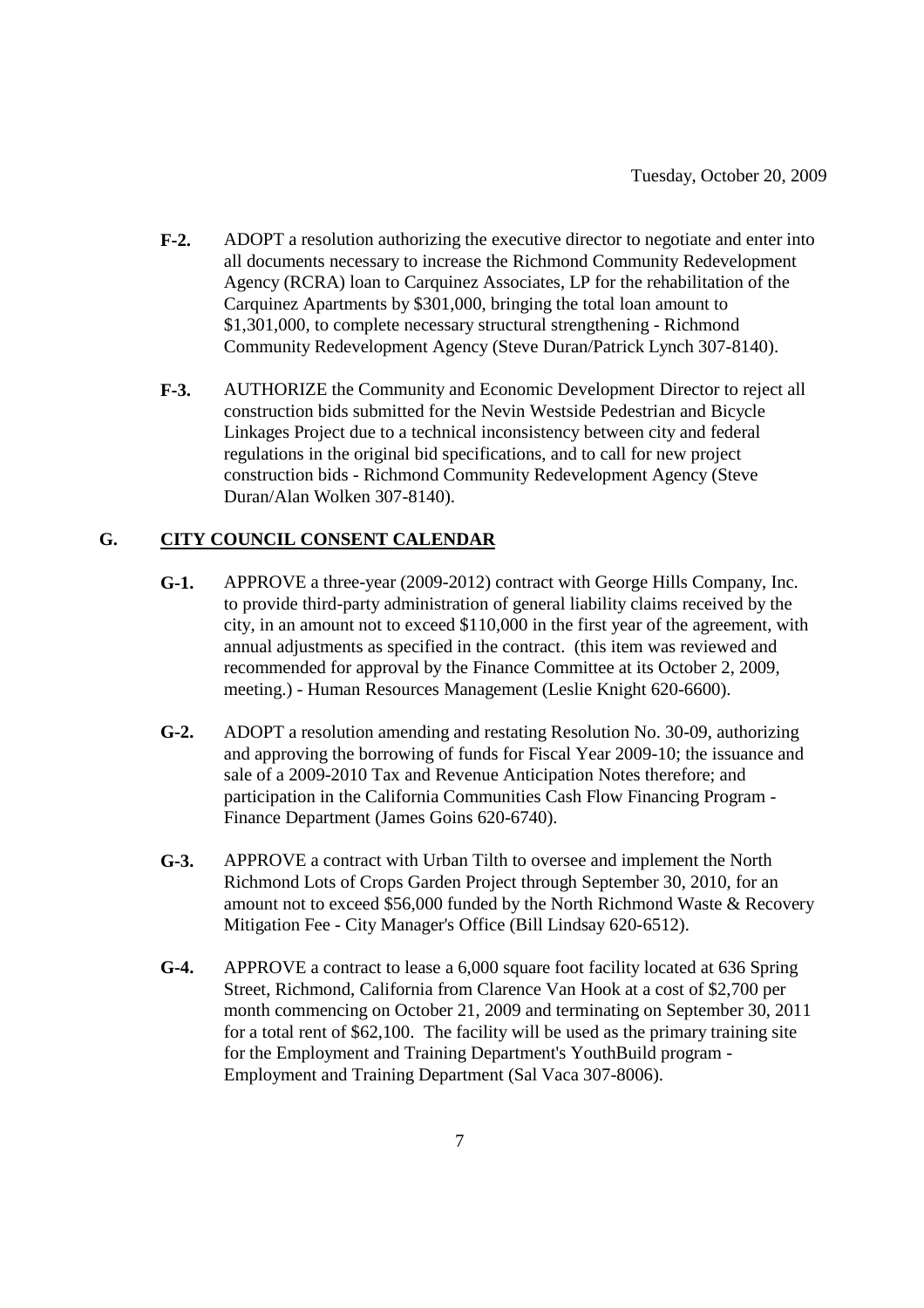- **G-5.** APPROVE a one-year contract with Hargis and Associates to develop and administer promotional examinations for Fire Captain and Fire Engineer in an amount not to exceed \$32,500 - Human Resources Management (Leslie Knight 620-6600).
- **G-6.** REJECT all bids received for the 2009 Pavement Rehabilitation Project, based on the bidders' non-compliance with the employment goals and regulations contained in the Richmond Business Opportunity Ordinance, and AUTHORIZE a call for new bids - Engineering Services Department (Rich Davidson 307- 8105).
- **G-7.** ACCEPT the work completed by Bay Cities Paving and Grading, Inc. for the 2008 Pavement Rehabilitation project at a final construction cost of \$3,940,999.96 - Engineering Services Department (Rich Davidson 307-8105).
- **G-8.** APPROVE a contract with Phoenix Electric Co. for the lighting enhancement project at Nicholl Park, Kern Play Lot, and Atchison Park in an amount not to exceed \$47,500. The contract term will be October 21, 2009, to June 30, 2010 - Public Works Department (Yader A. Bermudez 231-3009).
- **G-9.** APPROVE a contract with California Restoration On-Call Inc., dba Avalon Construction Co. for roof repairs at the Main Library in an amount not to exceed \$80,000 - Public Works Department (Yader A. Bermudez 231-3009).
- **G-10.** APPROVE a contract with Western Roofing Services, Inc. for re-roofing Fire Stations 62 and 64 in an amount not to exceed \$417,900 (this item was reviewed and recommended for approval by the Finance Committee at its September 8, 2009, meeting) - Public Works (Yader A. Bermudez 231-3009).
- **G-11.** ADOPT a resolution to award a consulting contract to Wiss, Jenney, Elstner Associates, Inc. for the preparation of a Historic Structures Report and Schematic Design for Rehabilitation of the Riggers Loft for an amount not to exceed \$100,000 - Planning and Building Services Department (Richard Mitchell 620- 6706).
- **G-12.** ADOPT an ordinance (second reading) establishing the wages, salary, and compensation for the new classification (title change only) of Engineer I (Salary Range No. 49E: \$4,844 - \$5,877/month) and compensation for the new classification of Engineer II (Salary Range No. 53: \$5,591 - \$6,793/month) - Human Resources Management (Leslie Knight 620-6600).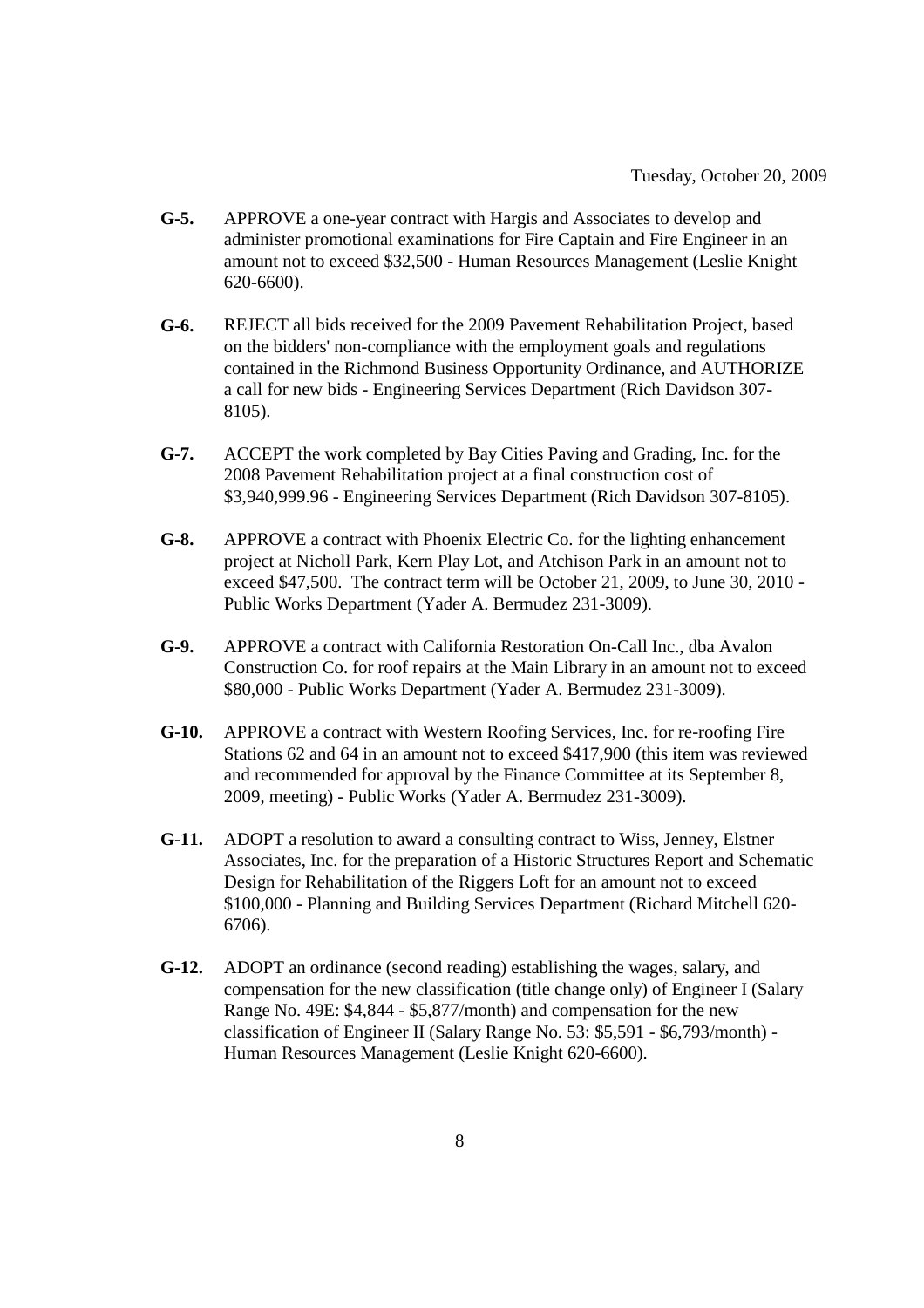- **G-13.** ADOPT AN ORDINANCE (second reading) amending Richmond Municipal Code Chapter 7.105, concerning restrictions on evictions for property in foreclosure, to ensure consistency with state and federal law (City Attorney's Office- Randy Riddle 620-6509).
- **G-14.** APPROVE travel expenses for city officials and staff members participating in the Mayor's delegation to Richmond's sister city of Regla, Cuba - Mayor's Office (Mayor McLaughlin 620-6503).
- **G-15.** APPROVE a contract with the law firm of Meyers Nave Riback Silver and Wilson, in an amount of \$400,000, to continue representing the City in the lawsuits entitled Booker vs. City of Richmond, et al. and Jenkins vs. City of Richmond, et al. - City Attorney's Office (Randy Riddle 620-6509).
- **G-16.** ADOPT a resolution accepting \$25,000 in grant funds from the California Department of Fish and Game, Office of Spill Prevention and Response, and APPROVE the purchase of oil spill response equipment from Global Diving  $\&$ Salvage, Inc. at a cost of \$25,234.69 - Port Department (Jim Matzorkis 215- 4600).
- **G-17.** DIRECT staff to prepare a Request For Proposal (RFP) to select a non-profit to enter into an Exclusive Right to Negotiate Agreement with the City of Richmond in regards to developing and implementing the Greenprint Green Shared Transportation System (this item was reviewed and recommended for approval by the Finance Committee at its October 2, 2009, meeting) - Finance Department (James Goins 620-6740).

## **H. PUBLIC HEARINGS**

**H-1.** HOLD a joint City Council/Redevelopment Agency Board public hearing to receive testimony regarding an amendment to the Consolidated Annual Action Plan for Fiscal Years 2007-2008 and 2009-2010 (the Plan), (b) ADOPT a City Council resolution approving the amendment to the Plan and authorizing the Richmond Community Redevelopment Agency (Agency) to administer the Plan, and (c) ADOPT an Agency Board resolution to authorize the Agency to administer the Plan as amended and to authorize the executive director to negotiate and execute all contracts as necessary to effectuate the amendments to the Plan as provided in this agenda report - Richmond Community Redevelopment Agency - (Steve Duran/Patrick Lynch 307-8140).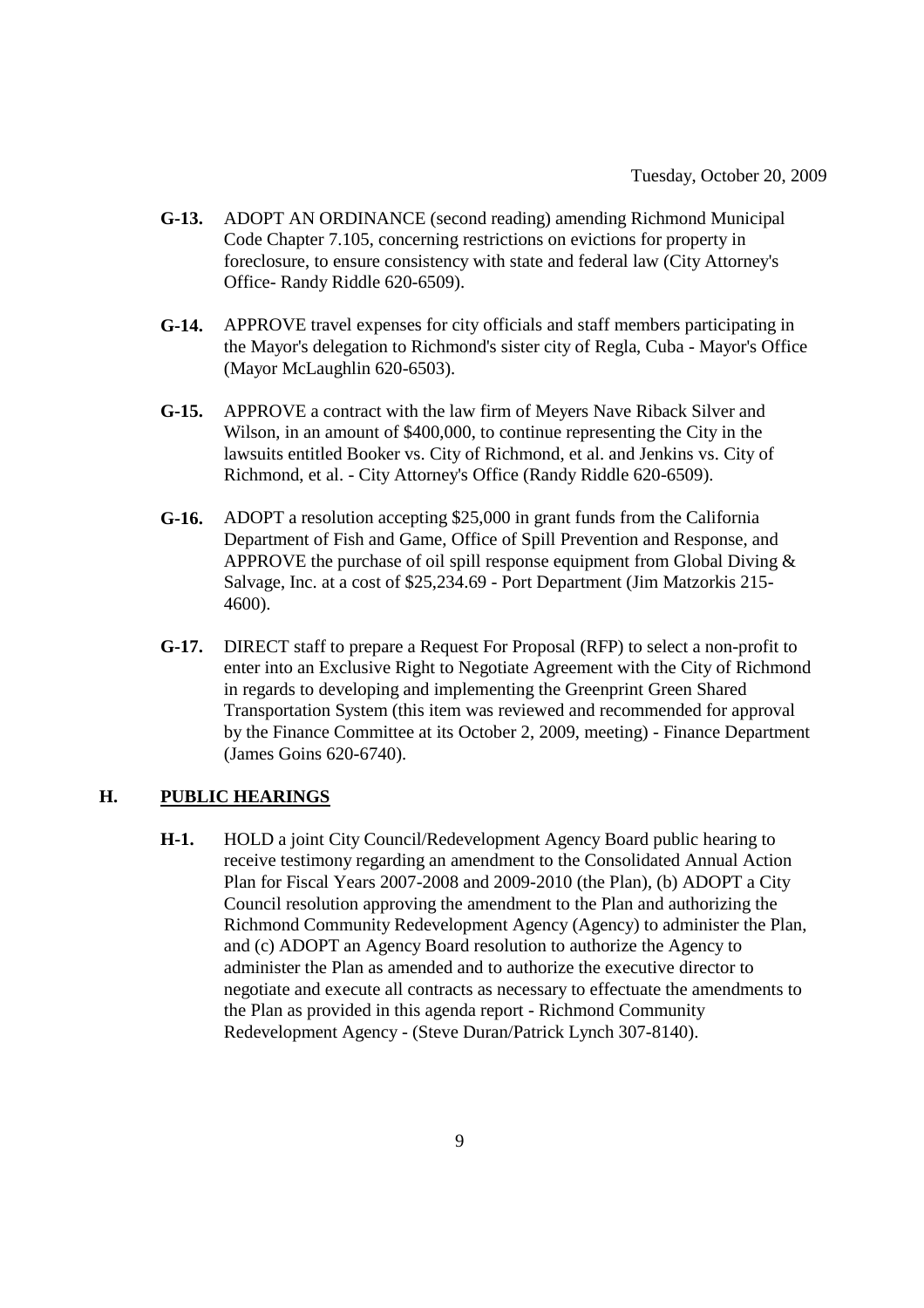**H-2.** INTRODUCE an ordinance (first reading) setting the fee for Tobacco Retail Licenses and adding the proposed Tobacco Retail License fee to Section 2.34.040 of the Richmond Municipal Code (Master Fee Schedule) - Vice Mayor Lopez (620-6581).

## **I. RESOLUTIONS**

**I-1.** ADOPT a resolution recommended by the Human Relations and Human Rights Commission in support of teachers and students in West Contra Costa Unified School District - Mayor's Office (Mayor McLaughlin 620-6503).

## **J. ORDINANCES**

- **J-1.** INTRODUCE an ordinance (first reading) adding Chapter 7.107 to the Richmond Municipal Code which will prohibit the sale of tobacco in pharmacies - Councilmember Ritterman (620-6581).
- **J-2.** (1) INTRODUCE an ordinance (first reading) requiring that Richmond food providers, City facilities and departments, and vendors doing business with the City use biodegradable or compostable food ware; and (2) ADOPT a resolution committing to the development of residential and commercial food waste collection and processing programs in the City of Richmond and direct the City of Richmond's West Contra Costa Integrated Waste Management Board (JPA) representatives to take the action necessary for the JPA to implement food waste collection and processing programs - City Manager's Office (Bill Lindsay 620- 6612).

## **K. COUNCIL AS A WHOLE**

- **K-1.** RENDER A DECISION on the appeal of the Planning Commission's conditional approval of a Design Review Permit and Variance (V/DR 1103662) to construct a single-family residence on a substandard lot located on the corner of Vine and Terrace Avenues. The City Council closed the public hearing on this appeal on July 22, 2008 - Planning and Building Services Department (Richard Mitchell 620-6706).
- **K-2.** REVIEW community center rental policies and schedule of community center use with no fee programming - Councilmember Butt (236-7435).